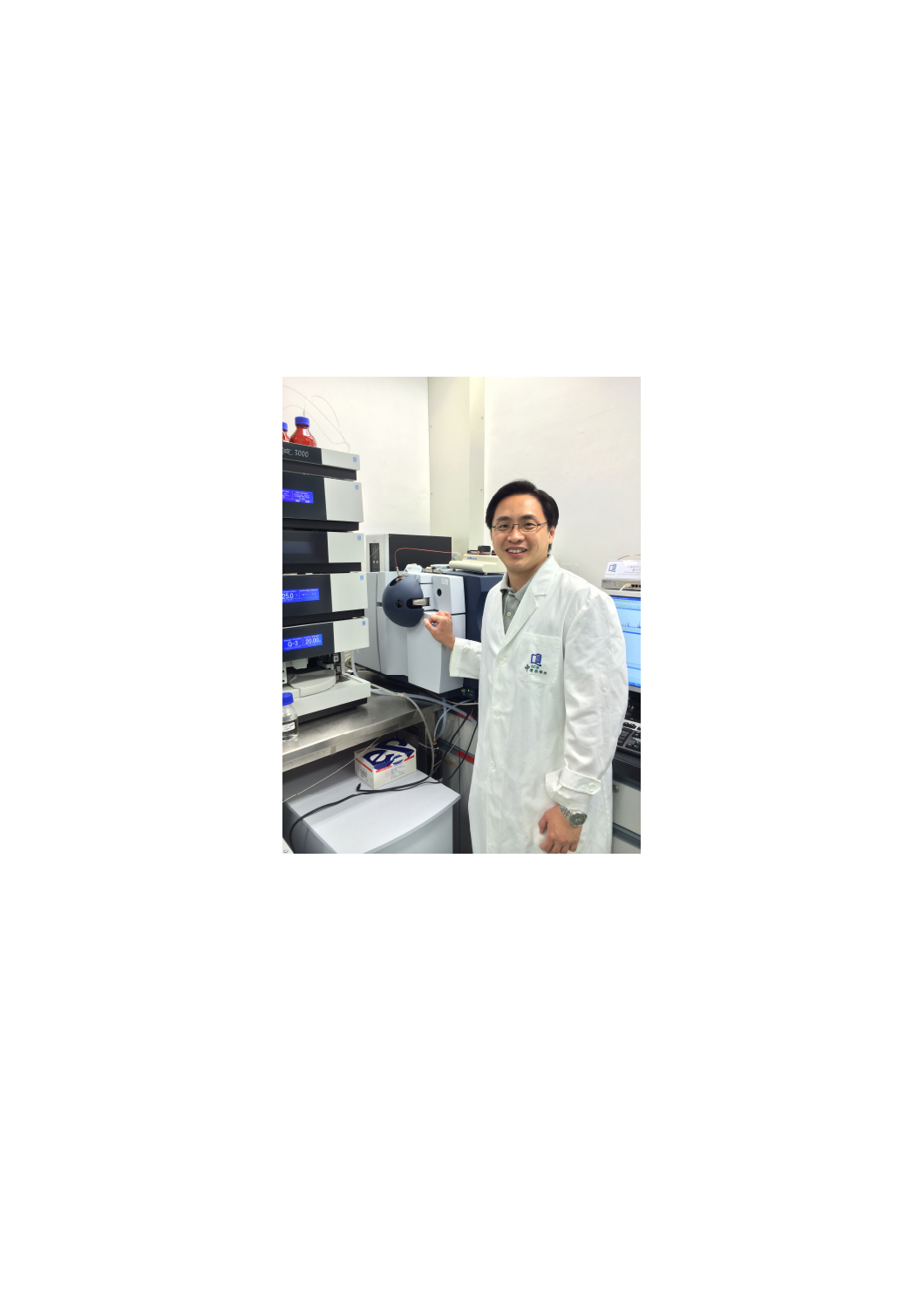## **CURRICULUM VITAE of Mr. Alan HO (alanhhm@hkbu.edu.hk)**

## **Name: HO Hing Man, Alan**

## **Academic qualifications:**

1996-1999 B. Sc. The Chinese University of Hong Kong 1999-2001 M. Phil. The Chinese University of Hong Kong

## **Previous and present position:**

| 2002-2013 | Technical Instructor        | School of Chinese Medicine, Hong Kong Baptist University |
|-----------|-----------------------------|----------------------------------------------------------|
| 2013-     | Senior Technical Instructor | School of Chinese Medicine, Hong Kong Baptist University |

## **Relevant research work:**

Technical expertise Mass spectrometry Research area MS related analysis (e.g. small molecules analysis, proteomics and metabolomics)

## **Recent publications**

- 1. Xu J, Yue RQ, Liu J, **Ho HM**, Yi T, Chen HB, Han QB. Structural diversity requires individual optimization of ethanol concentration in polysaccharide precipitation. *Int J Biol Macromol.* 2014;67C:205-209.
- 2. Wang JR, Yau LF, Zhang R, Xia Y, Ma J, **Ho HM**, Hu P, Hu M, Liu L, Jiang ZH. Transformation of Ginsenosides from Notoginseng by Artificial Gastric Juice Can Increase Cytotoxicity toward Cancer Cells. *J Agric Food Chem.* 2014;62(12):2558-73.
- 3. Kwok KY, Xu J, **Ho HM**, Chen HB, Li M, Lang Y, Han QB. Quality evaluation of commercial Huang-Lian-Jie-Du-Tang based on simultaneous determination of fourteen major chemical constituents using high performance liquid chromatography. *J Pharm Biomed Anal.* 2013;85:239-44.
- 4. Bai LP, **Ho HM**, Ma DL, Yang H, Fu WC and Jiang ZH. Aminoglycosylation can enhance the G-quadruplex binding activity of epigallocatechin. *PLoS One.*2013;8(1):e53962.
- 5. Lu JG, Zhu L, Lo YW, Leung KM, **Ho HM**, Zhang HY, Zhao ZZ, Fong WF and Jiang ZH. Chemical Differentiation of Two Taste Variants of *Gynostemma pentaphyllum* by using UPLC-Q-TOF-MS and HPLC-ELSD. *J Agric Food Chem.* 2012; 61, 90-97.
- 6. Zhang H, Wang JR, Yau LF, **Ho HM**, Chan CL, Hu P, Liu L and Jiang ZH. A cellular lipidomic study on the Aβ-induced neurotoxicity and neuroprotective effects of EGCG by using UPLC/MS-based glycerolipids profiling and multivariate analysis. *Mol Biosyst.* 2012;8(12):3208-15.
- 7. Fan YF, Xie Y, Liu L, **Ho HM**, Wong YF, Liu ZQ and Zhou H. Paeoniflorin reduced acute toxicity of aconitine in rats is associated with the pharmacokinetic alteration of aconitine. *J Ethnopharmacol.* 2012;141(2):701-8.
- 8. Wang JR, Leung CY, **Ho HM**, Chai S, Yau LF, Zhao ZZ and Jiang ZH. Quantitative comparison of ginsenosides and polyacetylenes in wild and cultivated American ginseng. *Chem Biodivers***.**  2010;7(4):975-83.
- 9. Liang Z., Jiang ZH, **Ho HM** and Zhao Z. Comparative analysis of *Oldenlandia diffusa* and its substitutes by HPLC fingerprint and mass spectrometric analysis. *Planta Medica.* 2007; 73, 1502-1508.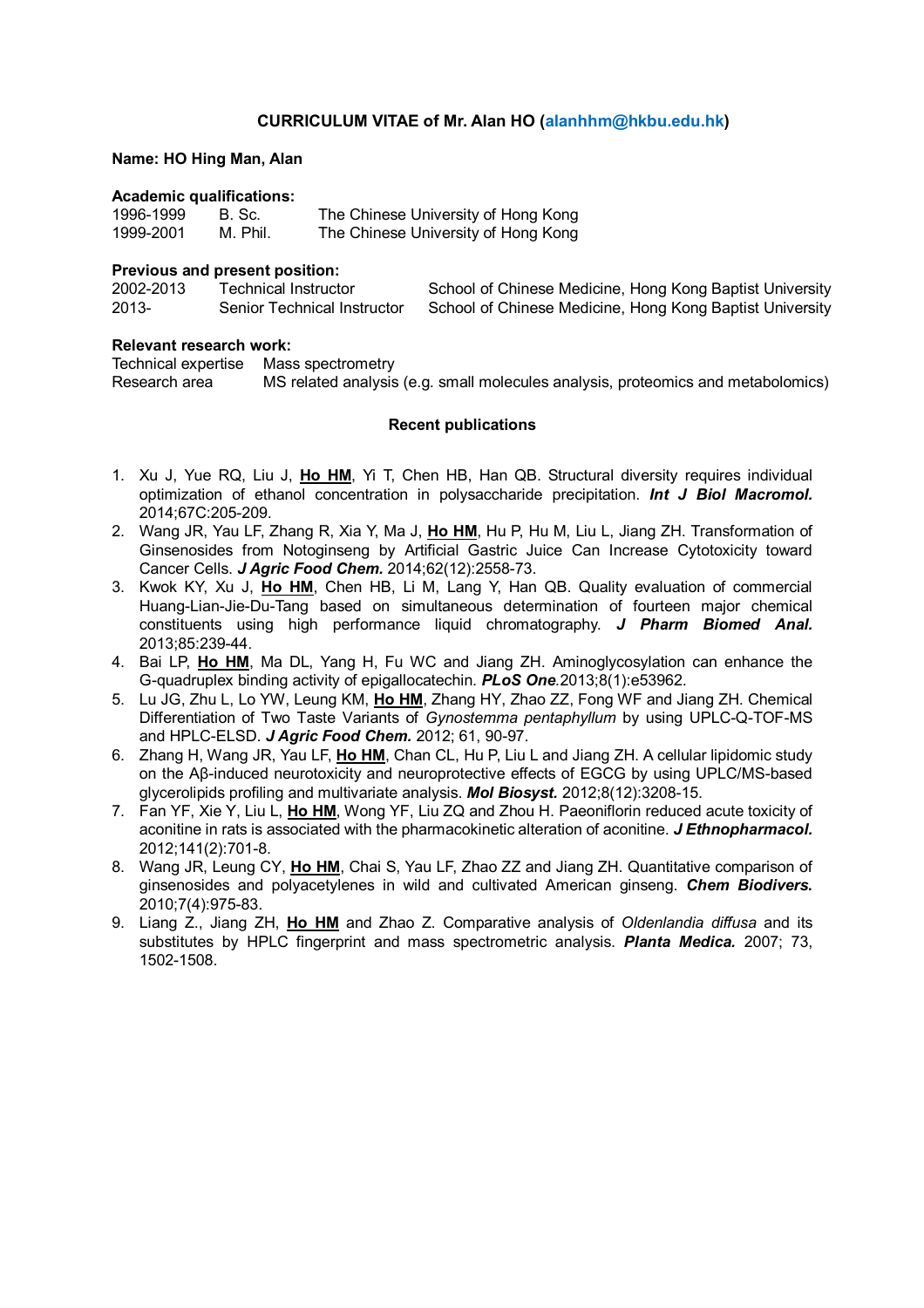# Name of Technical Staff: **Mr. Alan Ho**

| Role as the 1 <sup>st</sup> Equipment In-charge       |                |                         | Role as the 2 <sup>nd</sup> Equipment In-charge |          |                         |
|-------------------------------------------------------|----------------|-------------------------|-------------------------------------------------|----------|-------------------------|
| <b>Equipment Name</b>                                 | Location       | <b>Responsibilities</b> | <b>Equipment Name</b>                           | Location | <b>Responsibilities</b> |
| High resolution Q-TOF LC-MS system (Model:            | <b>SCM 802</b> | 1, 2, 3, 4              |                                                 |          |                         |
| MicrOTOF-Q, Bruker Daltonics)                         |                |                         |                                                 |          |                         |
| Ultra high definition Q-TOF LC-MS system              | <b>SCM 707</b> | 1, 2, 3, 4              |                                                 |          |                         |
| (Model:6540, Agilent Technologies)                    |                |                         |                                                 |          |                         |
| Ultra high sensitivity triple quadruople LC-MS        | <b>SCM 707</b> | 1, 2, 3, 4              |                                                 |          |                         |
| system (Model: 6460, Agilent Technologies)            |                |                         |                                                 |          |                         |
| LC-MS<br>equipped<br>with<br>ETD<br>lon-trap          | SCM 609A       | 1, 2, 3, 4              |                                                 |          |                         |
| fragmentation technology for protein analysis         |                |                         |                                                 |          |                         |
| (Model: Amazon, Bruker Daltonics)                     |                |                         |                                                 |          |                         |
| MALDI-TOF/TOF MS for protein analysis                 | SCM 609A       | 1, 2, 3, 4              |                                                 |          |                         |
| (Model: Autoflex III, Bruker Daltonics)               |                |                         |                                                 |          |                         |
| Nano-LC and LC-Chip cube system (Agilent              | <b>SCM 707</b> | 1, 2, 3, 4              |                                                 |          |                         |
| Technologies)                                         |                |                         |                                                 |          |                         |
| GC-MS system (Model: QP2010, Shimadzu)                | <b>SCM 802</b> | 1, 3, 4                 |                                                 |          |                         |
| HPLC systems with ELSD detector (Model:               | <b>SCM 802</b> | 1, 3, 4                 |                                                 |          |                         |
| 1100, Agilent Technologies)                           |                |                         |                                                 |          |                         |
| (Model:<br>HPLC systems<br>1100,<br>Agilent           | <b>SCM 802</b> | 1, 3, 4                 |                                                 |          |                         |
| Technologies)                                         |                |                         |                                                 |          |                         |
| <b>HPLC</b><br>1100,<br>systems<br>(Model:<br>Agilent | <b>SCM 702</b> | 1, 3, 4                 |                                                 |          |                         |